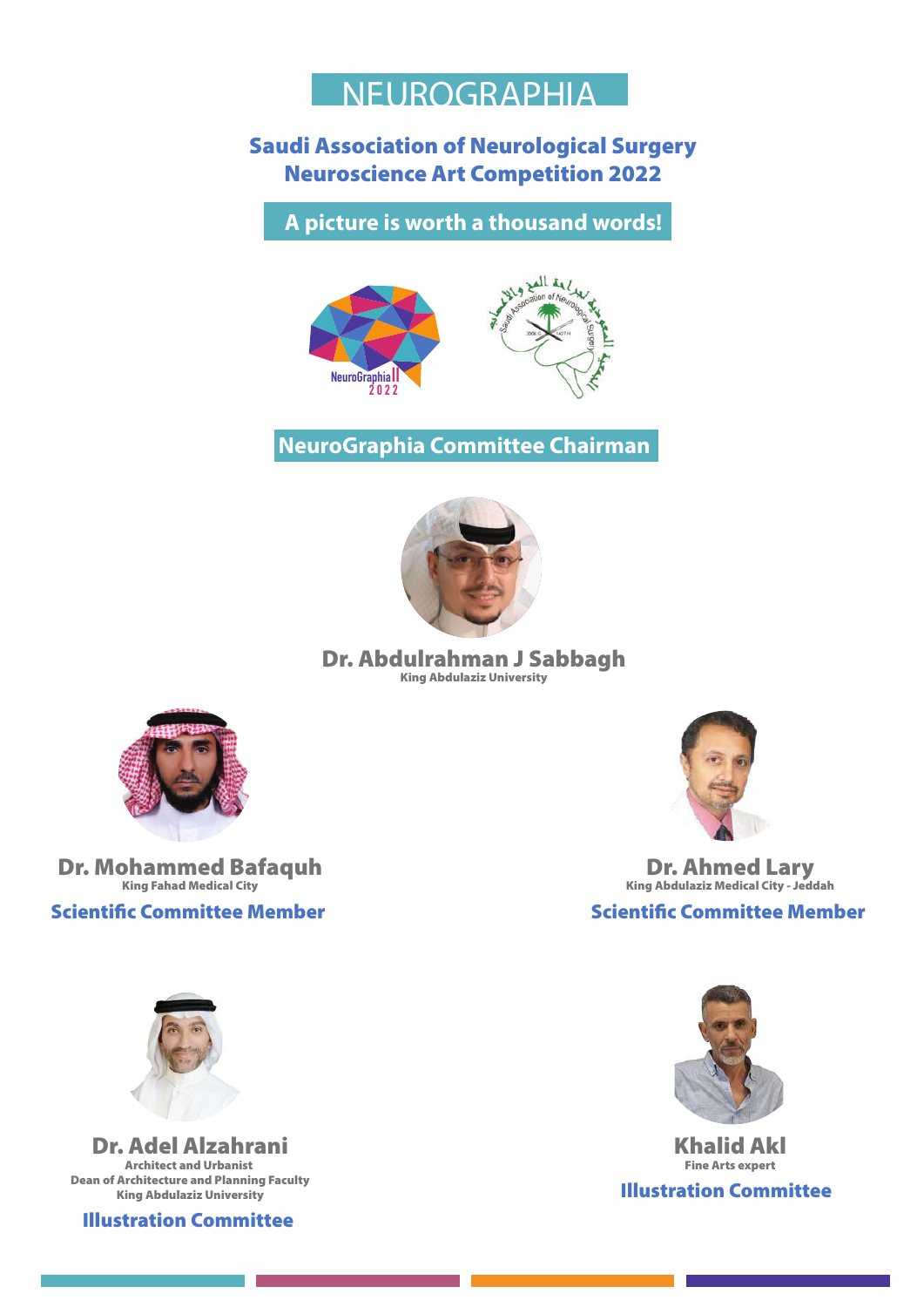



#### **NeuroGraphia Neuroscience Art Competition 2021 Winner Illustrations**



NeuroGraphia with the Saudi Association of Neurological Surgery presents Neuroscience Art Competition that would take place at the 16th Annual Meeting of the Saudi Association of Neurological Surgery in March 2022.

This competition is aiming toward creating illustrations that help portray, demonstrate and deliver neurosurgical sciences in the best way possible.

The illustrations are expected to address any area that is involved with neurosurgery including any topic from the basic sciences, histology, anatomy, physiology, as well as clinical, functional and endovascular, microsurgical anatomy and surgical approaches in addition to any new idea that helps neurosurgeons have a better understanding towards topics that would help them be better at what they do.

#### **Eligibility:**

This competition is targeting all those who are interested in neurosurgical sciences and arts; such as medical students, interns, residents and board certified neurosurgeons as well as those who are in health allied specialties. Those who are interested in the artistic side from any disciplines are also welcomed to join the art competition.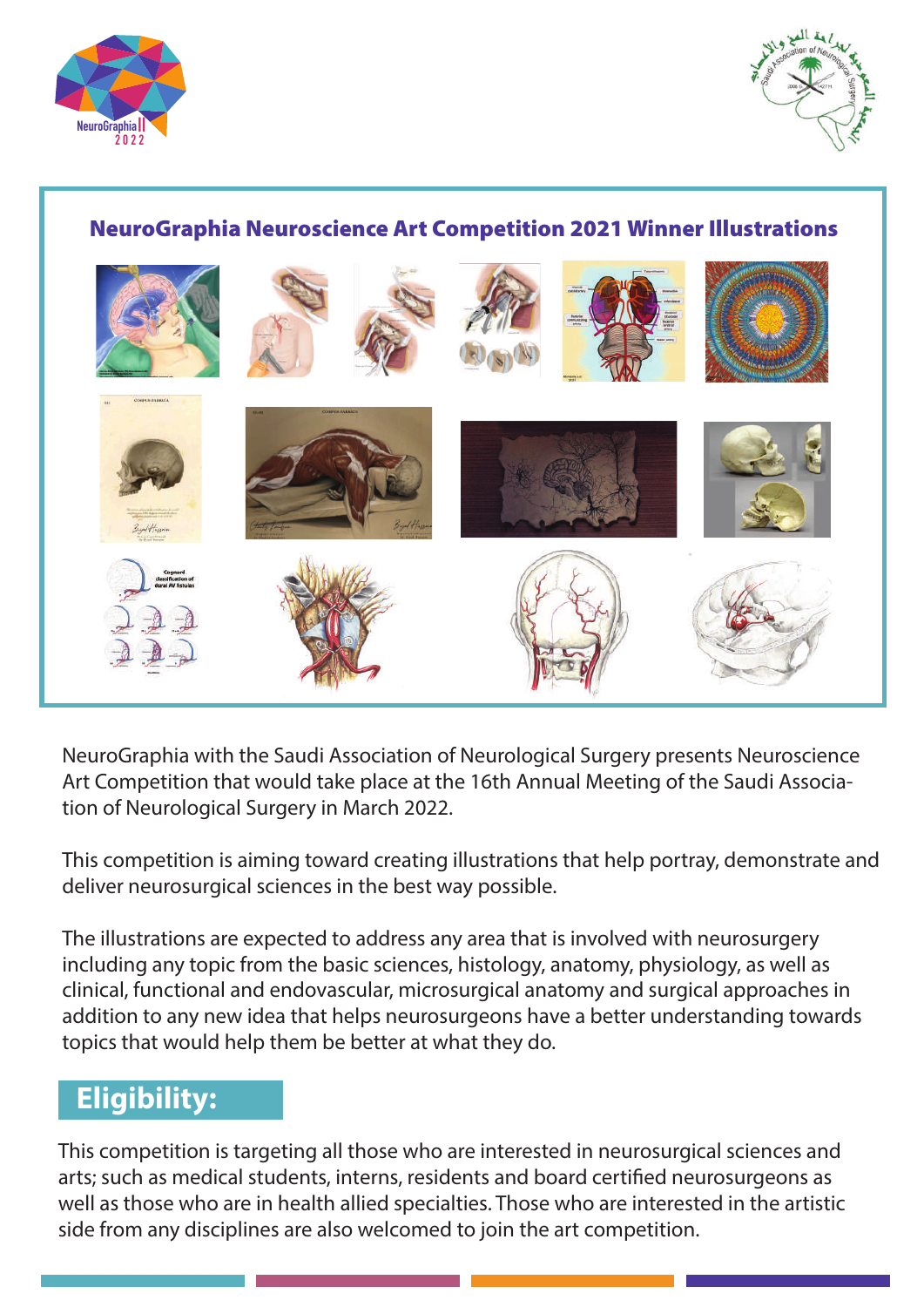



### **Judgment criteria:**

## The artwork will be judged by 2 methods:

**1** The scientific Side: A panel of judges from the SANS would rank each illustration individually and an average score would be given to each illustration. If there is a tie, the judges would re-rank the remaining illustrations and so on. This would be upon the following:

- **a.** Relevance of the illustration
- **b.** Accuracy of information delivered
- **C.** Comprehensiveness
- d. Ease of understanding
- Aesthetic side of the illustration

2. A purely artistic side: A panel of judges would rank each illustration individually and an average score would be given to each illustration.

## **Examples to participants:**

#### **Example Illustrations:**

**1** Pterional approach of craniopharyngioma under the microscope, just before resection: This is an example of a standard approach for a common lesion. This would demonstrate theoretical surgical anatomical understanding.

2- An illustration based on a real case portraying the participant's ability to retrieve three dimensional imagination from real images and illustrate them. this would reflect the participant's ability to utilize their drawing skills in planning for surgery. (I suggest a case that includes angiogram, since it requires good stereo- manipulation of imaging).

**3** Drawing of a surgical steps of an uncommon procedure. This will demonstrate the participant's ability to communicate surgical steps by drawing. And their ability to employ their talent in surgical education. For example: Explaining the surgical steps of endoscopic repair of sagittal craniosynostosis. Since it is poorly illustrated in the books and poorly explained by many. The drawing of such procedure can be added to The SANS publications/literature, as it well be helpful to many.

4 - Basic Neurosciences illustrations of any kind.

 $5$ - Pure artistic innovative pieces of art that would reflect an or be inspired by any part of the nervous system in terms surgical, clinical or basic neurosciences perspectives.